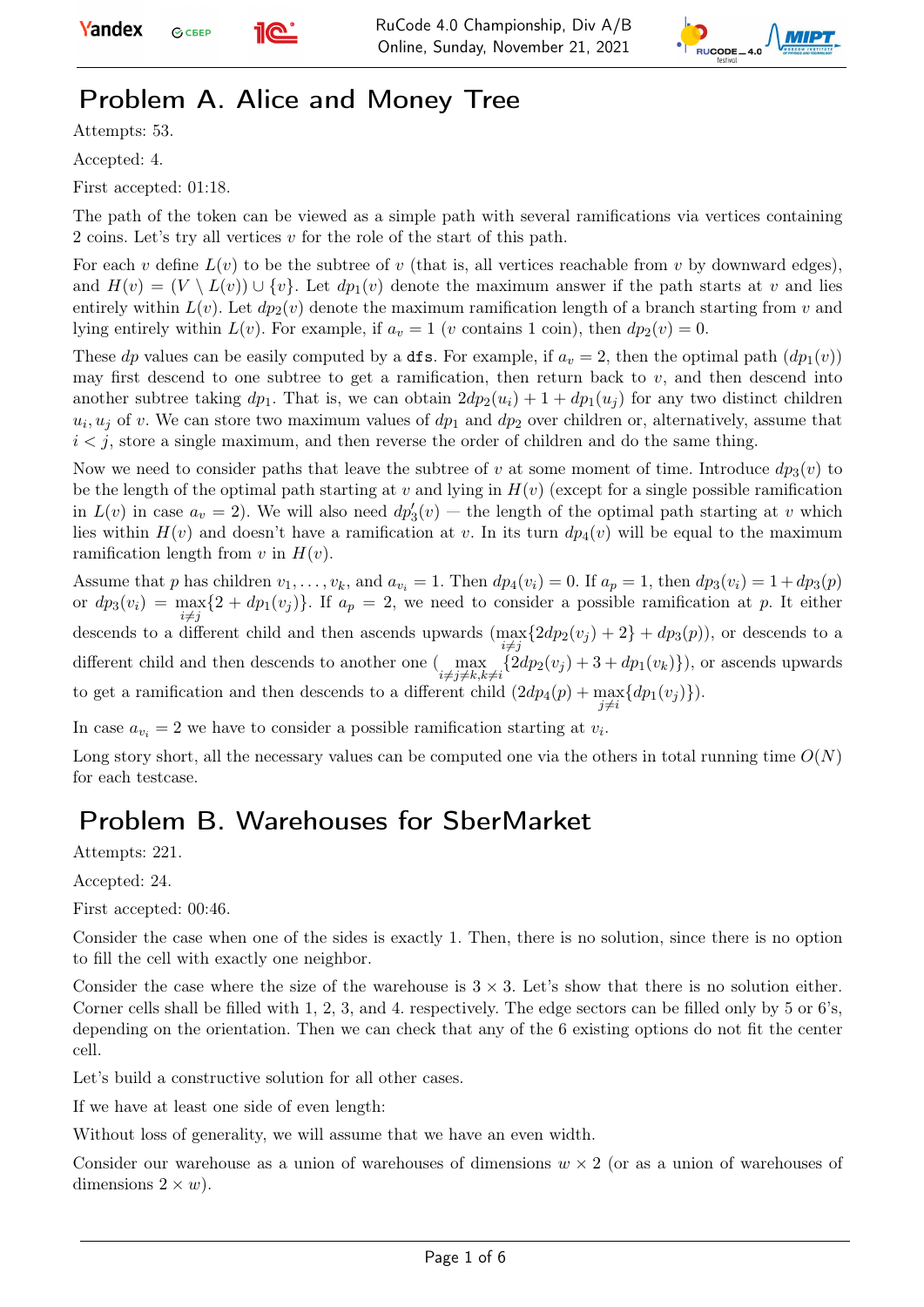



To solve the  $w \times 2$  warehouse, set each of its non-corner elements to 5, and put the elements 1, 2, 3, and 4 at the corners.

To solve  $2 \times w$  warehouse, set each of its non-corner elements to 6, and put the elements 1, 2, 3, and 4 at the corners.

For example, you can see the solution for the warehouse  $7 \times 2$ :

3 5 5 5 5 5 4 2 5 5 5 5 5 1

In the case when the sides are of odd length, one side is is strictly greater than 3 and other is 3 or equal, we will consider the solution for the matrix  $5 \times 3$ :

3 4 3 5 4 6 2 5 4 6 2 5 1 2 1

and the respective solution for the matrix  $3 \times 5$ .

Now we can represent any of the considered matrices as a union of three matrices of sizes  $5 \times 3$ ,  $w - 5 \times h$ and  $5 \times h - 3$  (or  $3 \times 5$ ,  $w - 3 \times h$  and  $3 \times h - 5$ ), where one or both even-sided matrices may be empty.



The resulting time complexity is  $O(w \cdot h)$ .

#### Problem C. Revaccination

Attempts: 31.

Accepted: 8.

First accepted: 00:45.

Suppose  $f_i(x) = a_i x + b_i$ . Then we need to maximize  $f_i(f_j(x))$  over all  $i \neq j$ . When i is fixed we are to minizime or maximize  $f_j(x)$ , since  $f_i$  is linear.

Consider a random partition of all the vaccines into two sets I and J. Then the optimal indices  $i_{opt}$  and  $j_{opt}$  (for a given x) will be in different sets with probability  $\frac{1}{2}$ . Let's build the convex hulls over  $(a_i, b_i)$  in both sets I and J separately. When answering a query x, find the maximum M and minimum m value of  $f_i(x)$  over all  $j \in J$ . After this, find the maximum value of  $f_i(M)$  and  $f_i(m)$  over all  $i \in I$ . Do the same when  $I$  and  $J$  are swapped.

Repeating this process 30 times suffices to get the optimal  $(i, j)$  in different sets, that is, to find the maximum.

Alternatively, we can split all vaccines into sets  $I_k$  and  $J_k$  based on the k-th bit in the binary representation of i and j.

### Problem D. Yandexatellite

Attempts: 36.

Accepted: 23.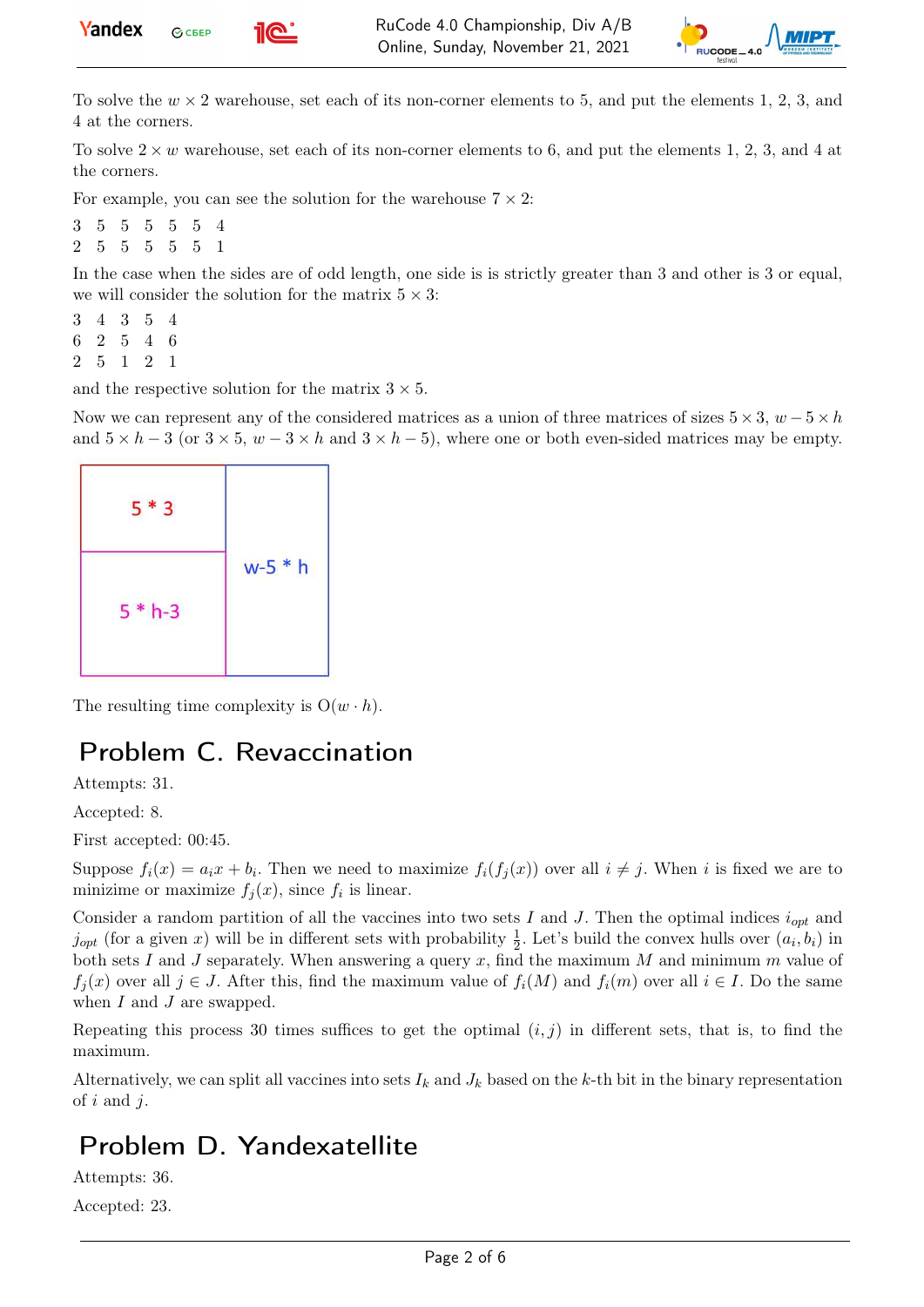



First accepted: 00:56.

Since the orbit is a paraboloid, there is symmetry, that is, that if we know at least one point with integer coordinates, then there are some good vectors  $(dx, dy, dz)$  such as adding then we will find more shooting points (i.e. we can find the basis).

This process can be repeated infinitely as long as the values of x, y, and z are not negative. Note that  $(-200 \leq dx, dy, dz \leq 200)$ , therefore, it is not necessary to use the Lenstra-Lenstra-Lovas algorithm, it is enough to enumerate the possible vectors.

Let us find non-collinear good vectors of the **minimum** length by brute force. We will assume that  $dx$  is not negative (otherwise the direction of the vector can be reversed).

To do that, we will use the method of undefined coefficients. The coefficients for  $x, y, z$  and the constant should not change after substitution in the equation  $(x = x + dx)$ ,  $(y = y + dy)$  and  $(z = z + dz)$ . The non-linear parts:  $(x \cdot y)$ ,  $(y \cdot z)$  and  $(y \cdot z)$  are eliminated using the undefined coefficient method.

We will assume that the  $dx$  and  $dz$  in the vector are non-negative. In this case, you can always make a transformation by replacing variables with each other, or with those with opposite signs; then the value of dy will not be positive.

As a result, it turns out that we have a solution  $(X, Y, Z)$ , where either  $(0 \leq X \leq dx - 1)$ , or  $(0 \leq Z \leq dz - 1)$  is held. Let us fix the value of X by iteration. It follows that  $(Y^2 \leq n)$ . We will iterate over the value of Y from 0 to  $sqrt(n)$ . Since  $(dy \le 0)$ , then by enumerating from the value of 0 we will maximize the possible value of  $Z$ . The value of  $Z$  can be found using a binary search.

The first point found by this algorithm becomes the reference point. Under the indicated restrictions on the coefficients and  $n$ , one can make sure that it is enough to operate with only one displacement vector. With respect to the pivot point, in a loop, we go through all the points, iterating by shifting by the vector  $(dx, dy, dz)$ .

If the pivot point was not found in the previous step, then we need to fix the  $Z$  value at the beginning of the algorithm, iterate over the Y value from 0 to  $sqrt(n)$  and search for the X value with a binary search.

The resulting asymptotics in time is O  $(d * sqrt(n) * log(n) + d^3)$ , where d is the upper bound on the coefficients in the bias vector. In our problem,  $d = 200$ .

## Problem E. A Folding Task

Attempts: 1.

Accepted: 1.

First accepted: 03:48.

Every folding operation can be viewed as doubling the polygon: we need to cut the polygon with a line, the right part remains as it is, the left part should be reflected. So, after L operations we can view the paper as a union of at most  $2^L$  (convex) polygons.

For each  $i \in \{1, \ldots, 2^L\}$  we are to establish the total area covered by exactly i of these polygons. To do so, intersect all pairs of polygons' edges. Now we may split the plane into several vertical strips, in every strip no two segments intersect. We can sort these segments from top to bottom and store the type of each segment: the corresponding polygons either opens or closes. This can be easily processed by maintaining the current number of open polygons.

## Problem F. Bonsai Tree

Attempts: 123.

Accepted: 33.

First accepted: 00:24.

Let's precalculate for each integer from 1 to  $10^6$  some prime number by which it is divisible. After that for each vertex we will maintain a multiset of primes  $S_v$ , and  $a_v$  – the GCD of all numbers in the subtree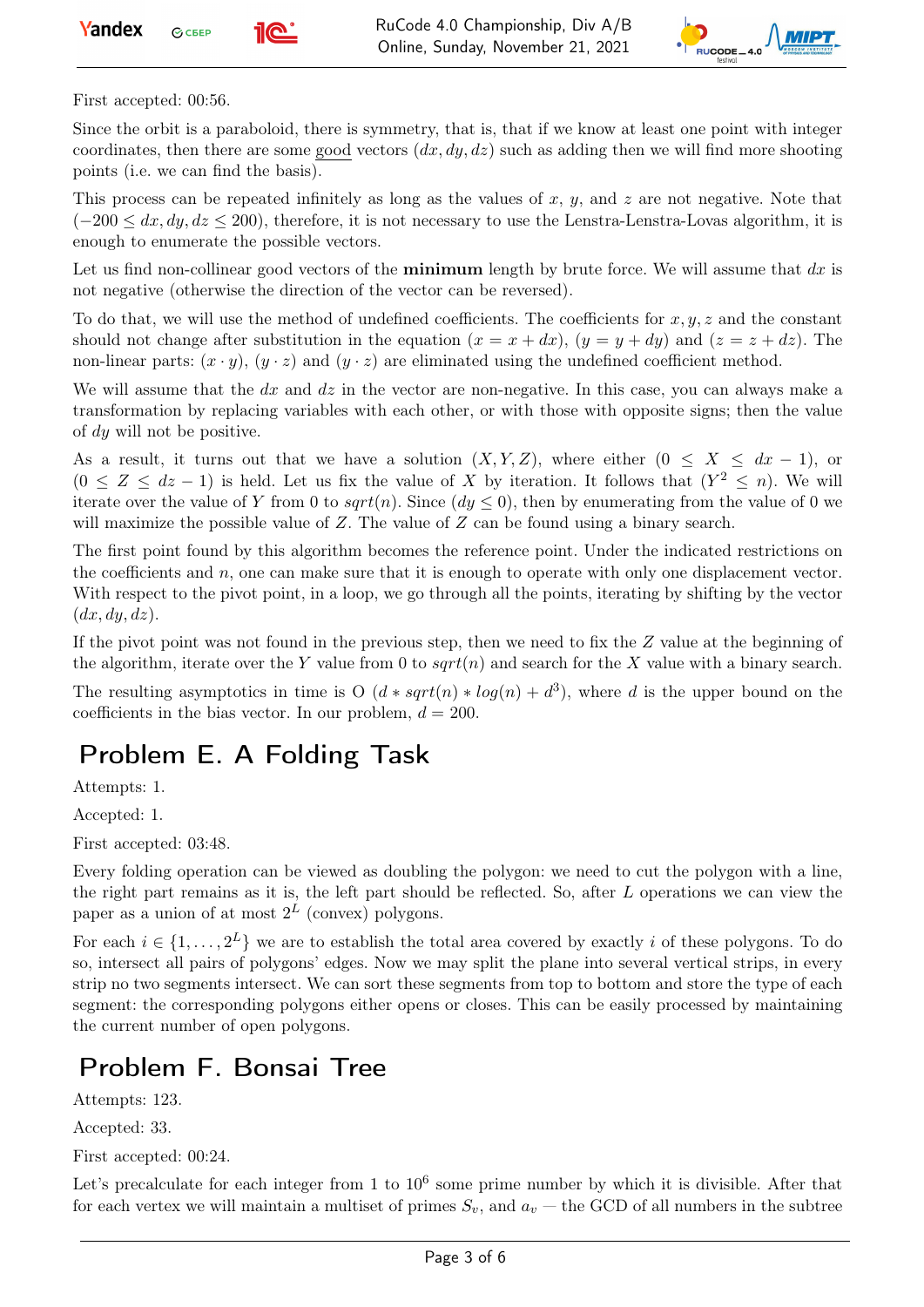

v. We will call vertices brothers if they have a common parent.

Let's build the function  $\text{push}(v, p)$ , which tries to propagate a prime p from vertex v to its parent. First, we assign  $a_v := a_v \cdot p \mod 10^9 + 7$ . Let u be the brother of the vertex v, and w is their parent. If  $p \in S_u$ , then we remove p from  $S_u$  and call push $(w, p)$  recursively. Otherwise, we will simply add p to the set  $S_v$ .

Using push and the precalculated sieve of Eratosthenes, we can process the requests in an obvious way. Now let's estimate the time complexity of our solution. Let  $c_v$  denote the size of the subtree of v. Consider the potential  $\Phi = \sum$  $\sum_{v} c_v \cdot |S_v|$ . Each call of push increases it by 1, and for obvious reasons it cannot exceed  $2Q \cdot \log_2 C$ . So, the algorithm works in time  $O(R \log R)$ , where  $R = 2Q \cdot \log_2 C$ .

### Problem G. Pac-Man Speedrun

Attempts: 7.

Accepted: 4.

First accepted: 01:27.

Consider a checkerboard-like coloring of a  $r \times c$  board. Any two adjacent cells are colored in two different colors, so it is easy to understand which cell we will get into after  $r \cdot c-1$  moves. If the cell  $(a, b)$  is painted in a different color, then let's choose any cell adjacent to it, but not  $(1, 1)$ ; first we get to the chosen cell, and then in one move we will go to the cell  $(a, b)$ .

So, we assume that the parity of the path length is consistent with the colors of the initial and final cells, then we need to constructively build a Hamiltonian path that starts at  $(1,1)$  and ends into  $(a, b)$ . The case where r or c is equal to two is easily processed by hand. Otherwise, we can either walk along the entire first row from left to right and take one step down or walk along the entire first column and take a step to the right so as not to go through the cell  $(a, b)$ . Note that after that we reduced the problem to the one with a smaller board size. We will repeat this algorithm until we come to the cell  $(a, b)$ .

An accurate implementation consumes  $O(1)$  memory and takes  $O(r \cdot c)$  time.

### Problem H. Most Skilled

Attempts: 19.

Accepted: 1.

First accepted: 03:02.

Let us introduce a graph, the vertices of which will be students, and the edges  $(u, v)$  will be drawn if the student u considers the student v to be the most skilled.

Let's look at our graph at some point in time. If we ignore the orientation of edges, it will consist of several connected components, while the number of edges in a given component will coincide with the number of vertices. If this graph contains a cycle from  $v$  to  $v$ , then if the teacher starts the process with any student from this component, then the student  $v$  will be assigned with the project, but if there is no such vertices, then the whole group gets the project.

We will solve the problem offline using the "divide and conquer" method applied to the queries.

To do this, we will assume that edges are not added and removed from the graph, but exist during some continuous period of time. We will also use the data structure "disjoint-sets with rollbacks" (DSR).

Let us consider the time interval  $[T_l; T_r)$ , then add to the DSR the edges that exist throughout this period of time, but were not added to the DSR earlier. Next, if  $T_l + 1 = T_r$ , we will answer the query with the number  $T_l$ . Otherwise, we will make two recursive calls over time intervals. After that, it will be necessary to remove the edges added in the current recursive call from the DSR (and just undo all the changes).

Let us figure out what should happen when edges are added to the DSR. For each component, we will store the number of vertex from which there is a self-loop (we will call such a vertex special), or the fact of its absence, as well as the number of steps to this loop  $h<sub>v</sub>$  for each vertex v. This information is easily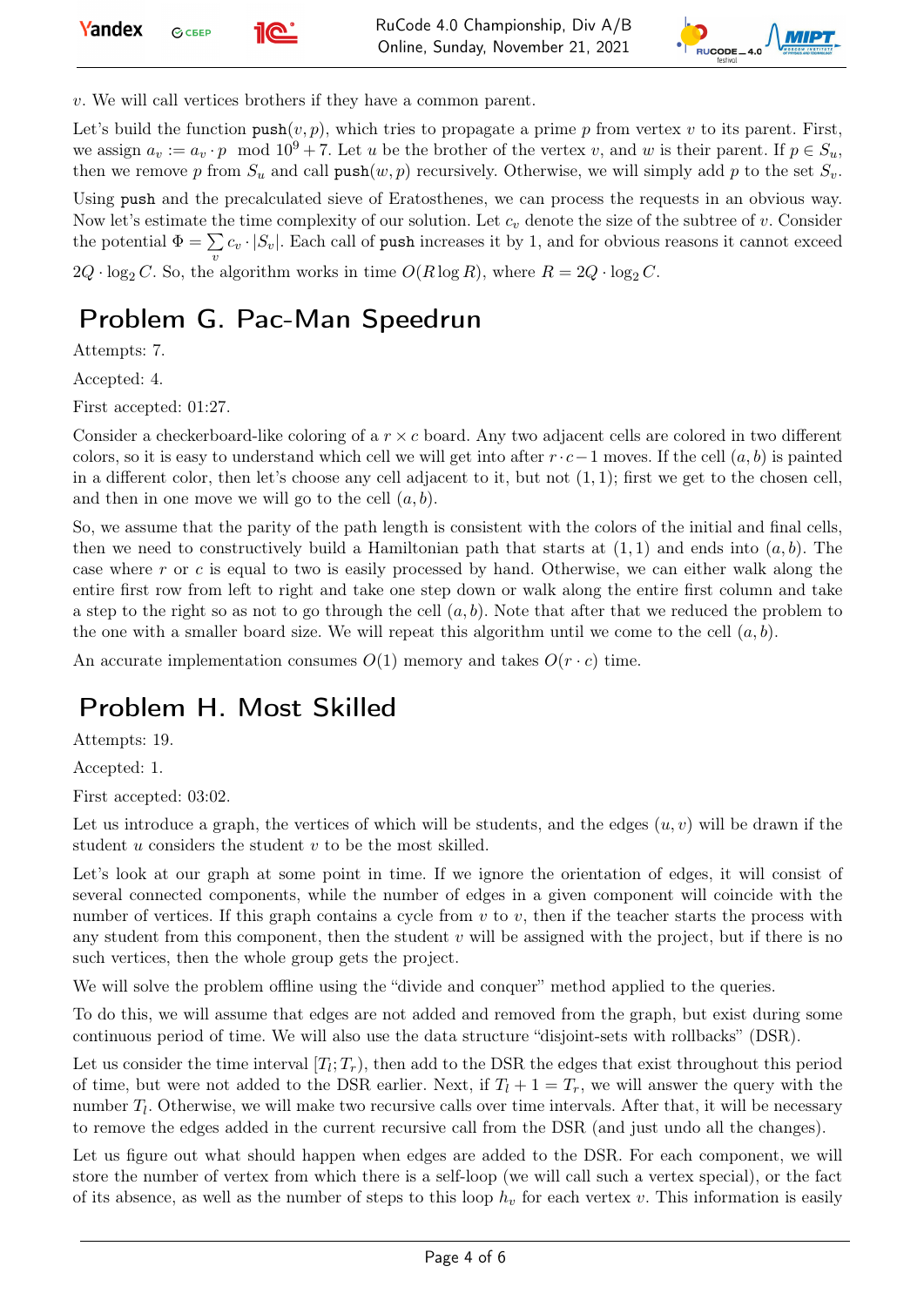



maintained when merging components.

Indeed, if an edge is added from  $v$  to  $u$  and at the same time  $v$  and  $u$  lie in different connected components, then the number  $h_u$  must be added to all numbers  $h_t$ , where t are the vertices from the connected component of vertex v. Rollback, that is, deleting the last added edge, is very easy to do by remembering what changes we made when adding a new edge.

To answer a query in which the process begins with a student  $p$ , it is enough to establish if the component of vertex p has a special vertex, and if there is, then the length of the path to it will be written in  $h_p$ .

## Problem I. Nice Colorings — 3

Attempts: 79.

Accepted: 24.

First accepted: 00:43.

First, establish the colors of cells  $(2, 1), (2, 2), \ldots, (2, 7)$ . From these 7 cells at least 4 will have the same color, say  $(2, y_1), \ldots, (2, y_4)$ . Assume that this color is red.

Second, ask for the colors of  $(1, y_1), (3, y_1), \ldots, (1, y_4), (3, y_4)$ .

We claim that one can always choose 4 needed cells out of these 15. Indeed, if at least 3 of 8 cells from the second step are colored red, then at least two of them lie in the same row, so we can find a red rectangle (refer to the left picture below).

Otherwise, both 1-st and 3-rd row have at least 3 black cells each, so we can find a black rectangle (refer to the right picture).

The authors argue that it suffices to use 14 cells.



(unimportant cells are colored grey)

## Problem J. Vasily's Ladder

Attempts: 165.

Accepted: 39.

First accepted: 00:29.

For each i introduce  $left\_greater(i)$  to be the maximum  $j \lt i$  such that  $a_j > a_i$ . The values right greater can be defined analogously. You can find them with a stack or with a segment tree.

For each i introduce left repeat(i) to be the minimum  $j \leq i$  such that the values on [j, i] do not repeat. The values *right* repeat can be defined analogously. These values can be found by a two-pointers technique.

Now, for every i we want to understand whether there exists a suitable segment  $[l, r]$ , in which  $a_i$  is the maximum element. If  $L = \max\{left_i t\_repeat(i),left\_greater(i) + 1\}$  and  $R = \min\{right\}$  greater(i) – 1, right repeat(i)}, then these boundaries have to satisfy the inequalities  $l \geq L, r \leq R$ . It suffices to choose such  $l, r$  that  $r - l + 1 = a_i$  and all values on  $[l, r]$  are distinct, i.e. left repeat(r)  $\leq l$ .